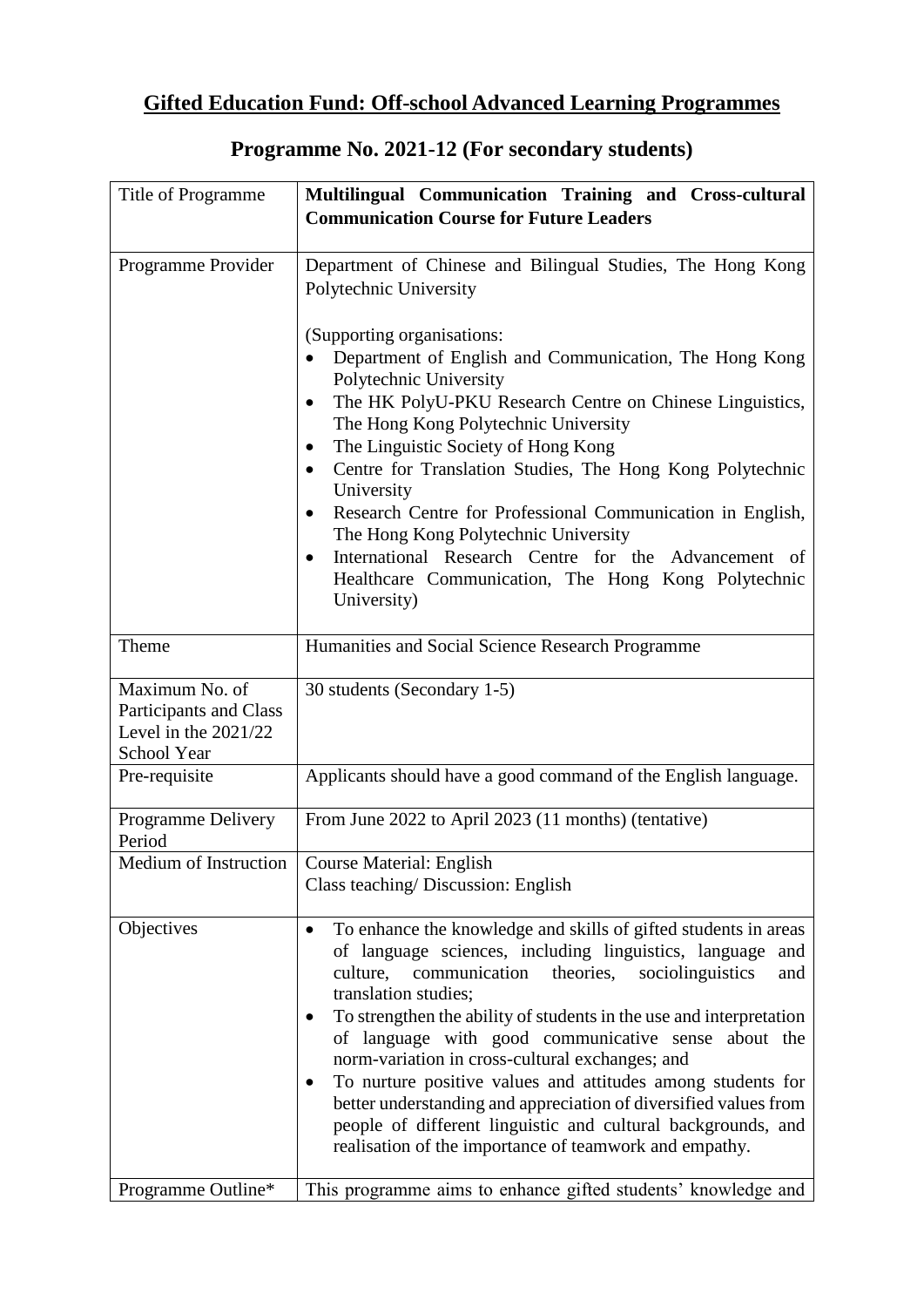|                           | skills in language sciences, and strengthen their ability in<br>communications and cross-cultural exchanges. The students will<br>also develop positive values and attitudes related to inclusive core<br>values, teamwork, empathy, etc. that are useful for personal growth<br>and becoming future leaders one day. The programme consists of<br>four phases.<br>Phase I: General Introduction to Linguistics (18 hours in total; 9<br>sessions)<br>A wide range of topics related to linguistics such as phonology<br>and phonetics, lexical semantics, language structure, translation<br>and interpreting is introduced in this phase. A mentor will be<br>assigned to guide and support each student throughout the<br>programme. Each student will share a short essay on a topic in<br>class and submit an assignment by the end of this phase.<br>Phase II: Advanced topics in cross-cultural communication and<br>multilingualism (16 hours in total; 8 sessions)<br>Students will learn about multilingualism and cross-cultural<br>$\bullet$<br>communication and topics such as language contact,<br>multi-lingual dictionaries, accents and accents reduction and<br>communication disorder. Each student will share a short essay<br>on a topic and submit an assignment by the end of this phase. |
|---------------------------|-------------------------------------------------------------------------------------------------------------------------------------------------------------------------------------------------------------------------------------------------------------------------------------------------------------------------------------------------------------------------------------------------------------------------------------------------------------------------------------------------------------------------------------------------------------------------------------------------------------------------------------------------------------------------------------------------------------------------------------------------------------------------------------------------------------------------------------------------------------------------------------------------------------------------------------------------------------------------------------------------------------------------------------------------------------------------------------------------------------------------------------------------------------------------------------------------------------------------------------------------------------------------------------------------------------------|
|                           | Phase III: Thematic workshops (18 hours in total; 9 sessions)<br>High-level and moderate-level workshops are available to cater<br>for learners of different needs. Students will be divided into 2<br>groups according to their performance in Phases 1 and 2, and be<br>assigned to the workshops that best suit their abilities. The<br>workshops will deal with various topics related to<br>multilingualism and cross-cultural communication such as<br>language and social media, machine translation, and corporate<br>communication. By the end of this phase, each student will<br>conduct further research and submit a 1000-word report on one<br>of the topics of the attended workshops.                                                                                                                                                                                                                                                                                                                                                                                                                                                                                                                                                                                                             |
|                           | Phase IV: Student conference (one day)<br>Students will present their research results at a one-day student<br>conference at The Hong Kong Polytechnic University in late<br>April 2023 (tentative). Parents, instructors, mentors and other<br>guests will attend the conference.                                                                                                                                                                                                                                                                                                                                                                                                                                                                                                                                                                                                                                                                                                                                                                                                                                                                                                                                                                                                                                |
|                           | * In view of the latest development of the COVID-19 pandemic, the<br>programme provider may need to modify the learning and teaching<br>activities as a contingency.                                                                                                                                                                                                                                                                                                                                                                                                                                                                                                                                                                                                                                                                                                                                                                                                                                                                                                                                                                                                                                                                                                                                              |
| <b>Admission Fee</b>      | Free of charge                                                                                                                                                                                                                                                                                                                                                                                                                                                                                                                                                                                                                                                                                                                                                                                                                                                                                                                                                                                                                                                                                                                                                                                                                                                                                                    |
| <b>Application Method</b> | Application form can be downloaded from the following webpage:                                                                                                                                                                                                                                                                                                                                                                                                                                                                                                                                                                                                                                                                                                                                                                                                                                                                                                                                                                                                                                                                                                                                                                                                                                                    |